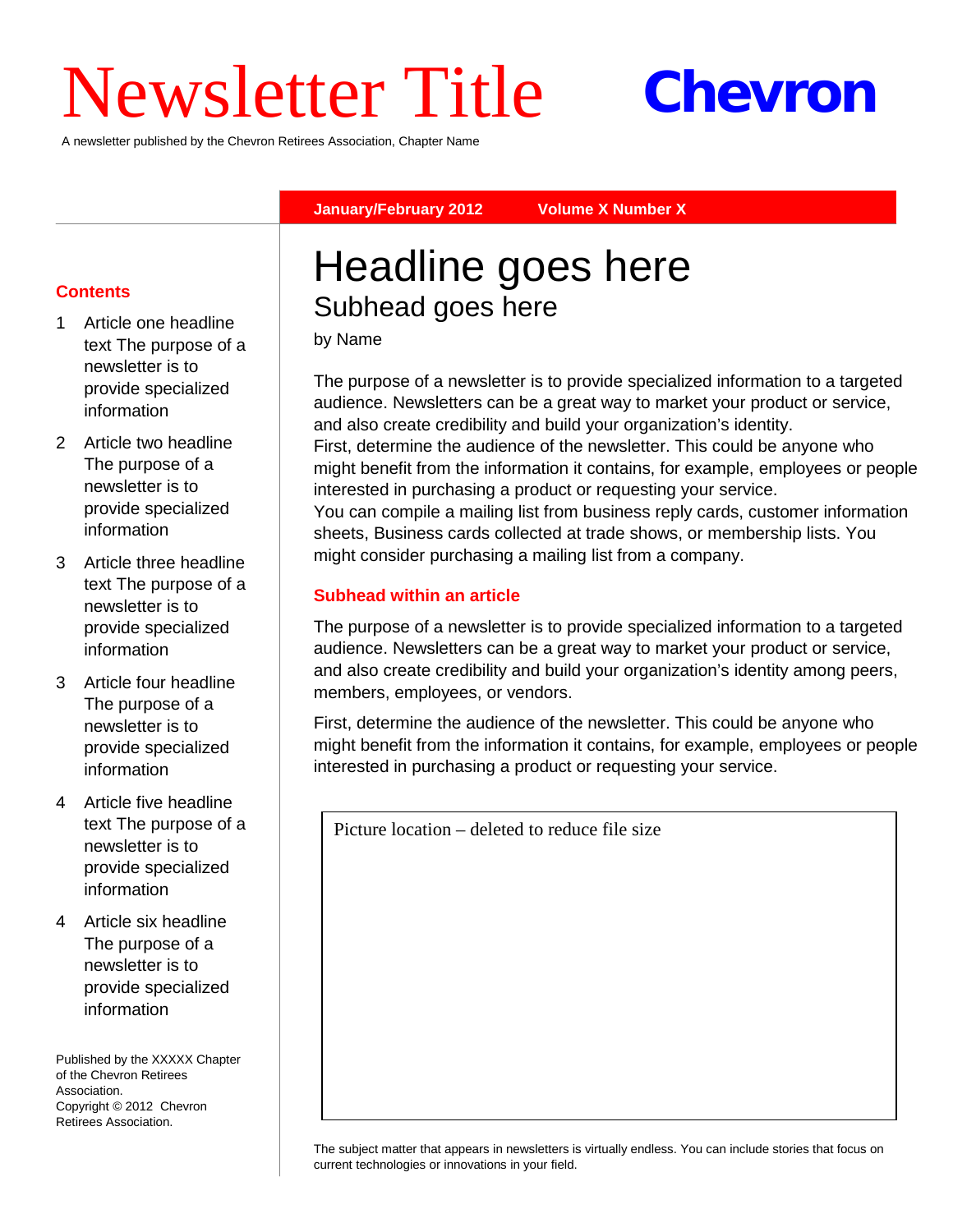The purpose of a newsletter is to provide specialized information to a targeted audience. Newsletters can be a great way to market your product or service, and also create credibility.

#### **Sidebar Header**

The purpose of a newsletter is to provide specialized information to a targeted audience. Newsletters can be a great way to market your product or service, and also create credibility and build your organization's identity among peers, members, employees, or vendors.

First, determine the audience of the newsletter. This could be anyone who might benefit from the information it contains, for example, employees or people interested in purchasing a product or requesting your service. You can compile a mailing list from business reply cards

Picture deleted

### Secondary article headline type style

The purpose of a newsletter is to provide specialized information to a targeted audience. Newsletters can be a great way to market your product or service, and also create credibility and build your organization's identity among peers, members, employees, or vendors.

First, determine the audience of the newsletter. This could be anyone who might benefit from the information it contains, for example, employees or people interested in purchasing a product or requesting your service.

#### **Subhead within an article**

You can compile a mailing list from business reply cards, customer information sheets, Business cards collected at trade shows, or membership lists. You might consider purchasing a mailing list from a company.

The purpose of a newsletter is to provide specialized information to a targeted audience. Newsletters can be a great way to market your product or service, and also create credibility and build your organization's identity among peers, members, employees, or vendors.

The subject matter that appears in newsletters is virtually endless. You can include stories that focus on current technologies or innovations in your field.

#### **Subhead within an article**

First, determine the audience of the newsletter. This could be anyone who might benefit from the information it contains, for example, employees or people interested in purchasing a product or requesting your service.

You can compile a mailing list from business reply cards, customer information sheets, Business cards collected at trade shows, or membership lists. You might consider purchasing a mailing list from a company.

The purpose of a newsletter is to provide specialized information to a targeted audience. Newsletters can be a great way to market your product or service, and also create credibility and build your organization's identity among peers, members, employees, or vendors.

First, determine the audience of the newsletter. This could be anyone who might benefit from the information it contains, for example, employees or people interested in purchasing a product or requesting your service.

#### **Subhead within an article**

You can compile a mailing list from business reply cards, customer information sheets, Business cards collected at trade shows, or membership lists. You might consider purchasing a mailing list from a company.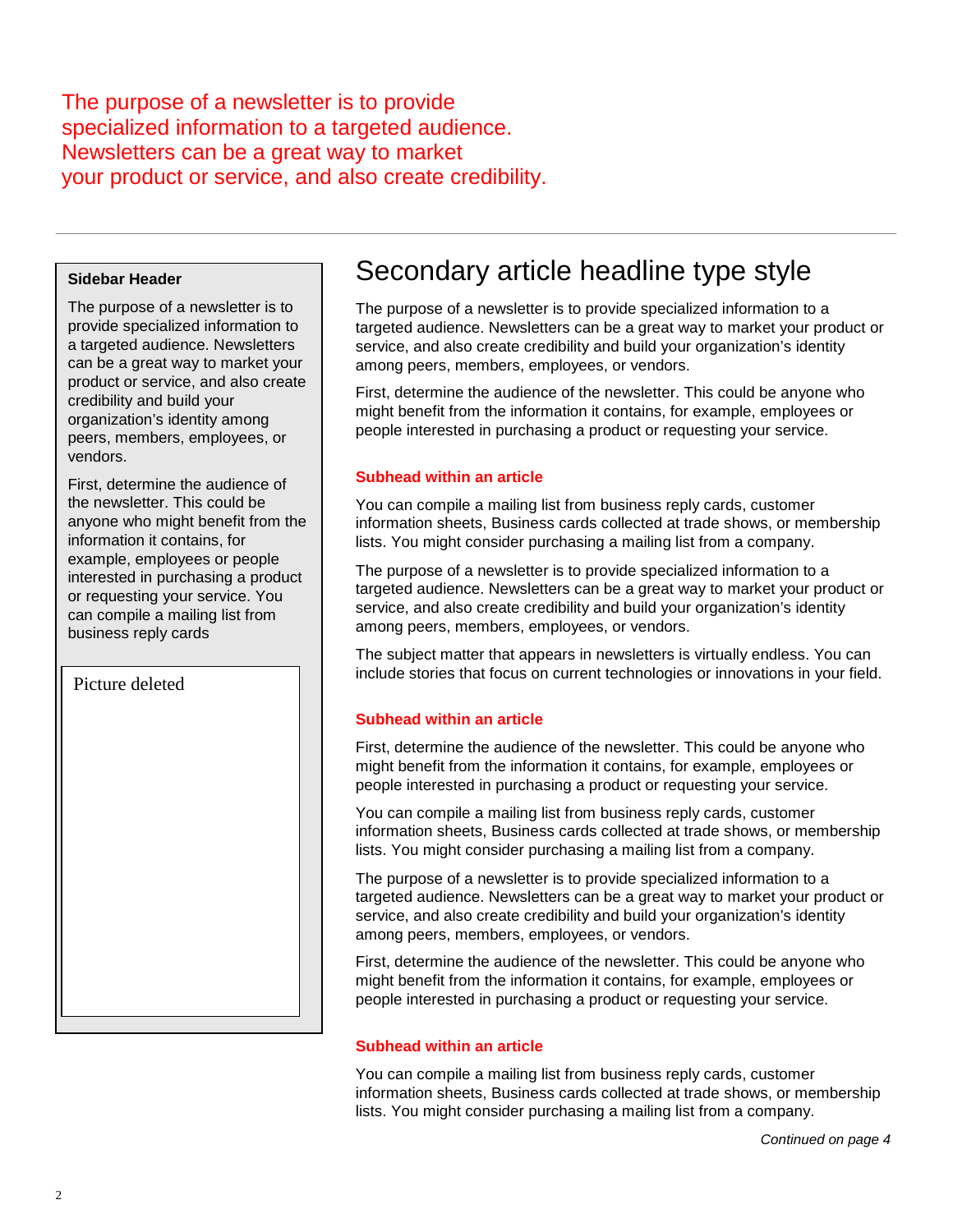# Secondary article headline type style

The purpose of a newsletter is to provide specialized information to a targeted audience. Newsletters can be a great way to market your product or service, and also create credibility and build your organization's identity among peers, members, employees, or vendors.

First, determine the audience of the newsletter. This could be anyone who might benefit from the information it contains, for example, employees or people interested in purchasing a product or requesting your service.

You can compile a mailing list from business reply cards, customer information sheets, Business cards collected at trade shows, or membership lists. You might consider purchasing a mailing list from a company.

If you explore the Project Gallery, you will find many publications that match the style of your newsletter.

Next, establish how much time and money you can spend on your newsletter. These factors will help determine how frequently you publish your newsletter at least quarterly so that it's considered a consistent source of information. Your "customers" will look forward to its arrival.

# Secondary article headline type style

You can also research articles or find "filler" articles by accessing the World Wide Web. You can write about a variety of topics but try to keep your articles short. You can also research articles.

Much of the content you put in your newsletter can also be used for your Web site. Microsoft Word offers a simple way to convert your newsletter to a Web publication. So, when you're finished writing your newsletter, convert it to a Web site and post it.

The subject matter that appears in newsletters is virtually endless. You can include stories that focus on current technologies or innovations in your field.

You may also want to note business or economic trends, or make predictions for your customers or clients.

If the newsletter is distributed internally, you might comment upon new procedures or improvements to the business. Sales figures or earnings will show how your business is growing.

Some newsletters include a column that is updated every issue, for instance, an advice column, a book review, a letter from the president, or an editorial. You can also profile new employees or top customers or vendors.

Selecting pictures or graphics is an important part of adding content.

*Continued on page 4*

Picture deleted

#### **Sidebar headline**

The purpose of a newsletter is to provide specialized information to a targeted audience. Newsletters can be a great way to market your product or service, and also create credibility and build your organization's identity among peers, members, employees, or vendors.

First, determine the audience of the newsletter. This could be anyone who might benefit from the type of information it contains therein.

Selecting pictures or graphics is an important part of adding content. Also, a few extra words here and there can help.